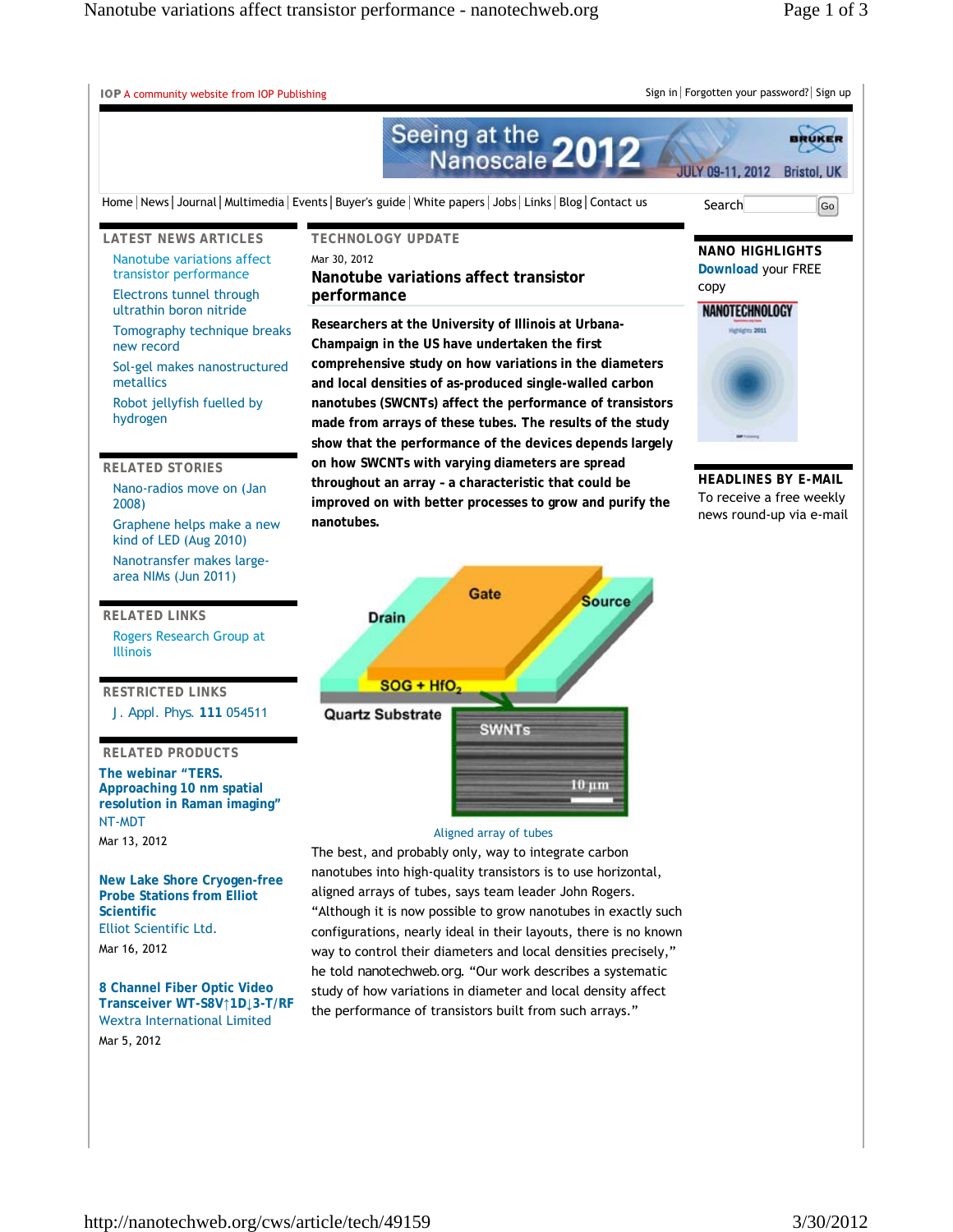

advertisement

A single-walled carbon nanotube (SWCNT) is a sheet of carbon just one atom thick rolled up into a tube that has a diameter of about 1 nm. The atoms in the sheet are arranged in a hexagonal lattice. The relative orientation of the lattice to the axis of the tube determines whether the tube is a metal or a semiconductor and so what type of electronic properties it has.

Aligned arrays of SWCNTs are ideal for use in a variety of applications, such as high-performance sensors and transistors, thanks to their extremely high surface area and excellent charge transport properties, such as charge carrier mobilities as high as  $10^4$  cm<sup>2</sup>/Vs<sup>-1</sup>. However, in spite of these excellent properties, as-produced aligned arrays of SWCNTs contain a mixture of metallic and semiconducting nanotube with varying diameters and local densities (measured as the number of nanotubes per unit length perpendicular to the direction in which they are aligned). This fact leads to variations in the electronic properties across the arrays that are difficult to control.

Understanding such variations means that researchers need to make detailed measurements on the structures to locate where the non-uniformities actually lie, which is no easy task.

## **Experiment and theory**

The work undertaken by Rogers' team combines both experiment and theory. "The experiments involve making measurements on single-tube devices as well as those built with arrays that have various numbers of tubes in different regions across a substrate, made of quartz, for example," explained Rogers. "Then, theoretical models calibrated against the single-tube measurements are used to produce predictive tools to understand the behaviours of the array devices."

The team measured how various performance parameters, such as drain current, transconductance and threshold voltage, varied across the devices. Deviations from theoretical values for these parameters suggested significant variations in





## **ENERGY AT** THE **NANOSCALE'**

Visit our new section today